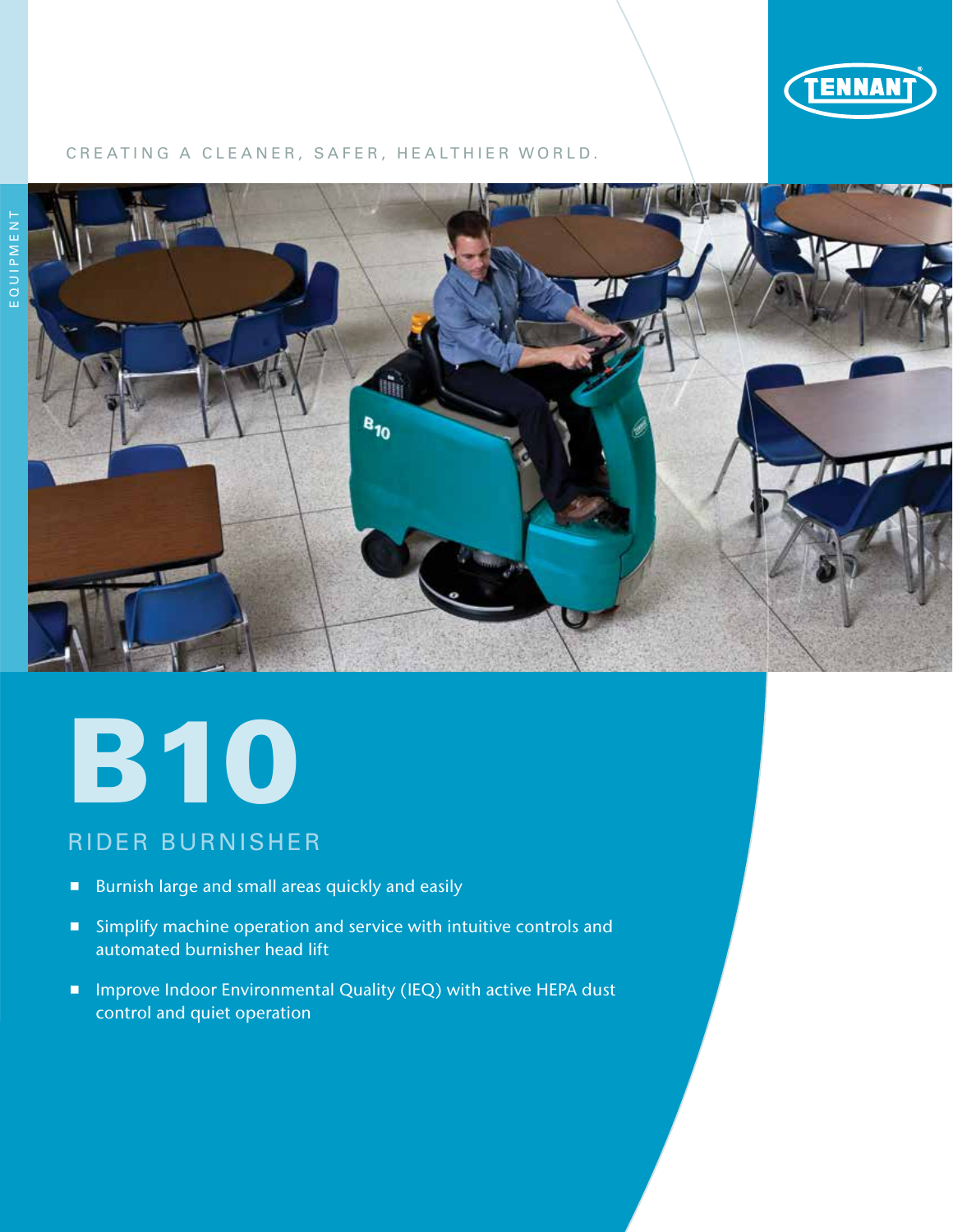# QUALITY PERFORMANCE WITH MORE STANDARD FEATURES.



### SIMPLIFY MACHINE OPERATION AND MAINTENANCE

Automated head-lift and easy battery access allows for simple serviceability. Charge anywhere with integrated, on-board charger and cord management. Simple intuitive controls make the B10 easy to operate.

### CUSTOMIZE YOUR CLEAN

Choose a 24 in / 610 mm or 27 in / 686 mm cleaning path. With 3 speeds and 3 down pressure settings, you can use one machine for many applications and environments.

### ENGINEERED FOR POWER AND PERFORMANCE

Accommodates small and large areas quickly and easily with over 20% more horsepower than the leading competitor for bright, shiny floors.

### IMPROVE INDOOR ENVIRONMENTAL QUALITY

Active 4-stage HEPA filtration dust control system increases indoor environmental quality and low 69 dBA sound level makes machine operation safe and comfortable, anytime, anywhere.

### IMPROVE OPERATOR COMFORT AND PRODUCTIVITY

Ergonomically designed to make burnishing comfortable, the B10's compact riding design can cover large areas quickly while fitting in tight areas like doorways and elevators.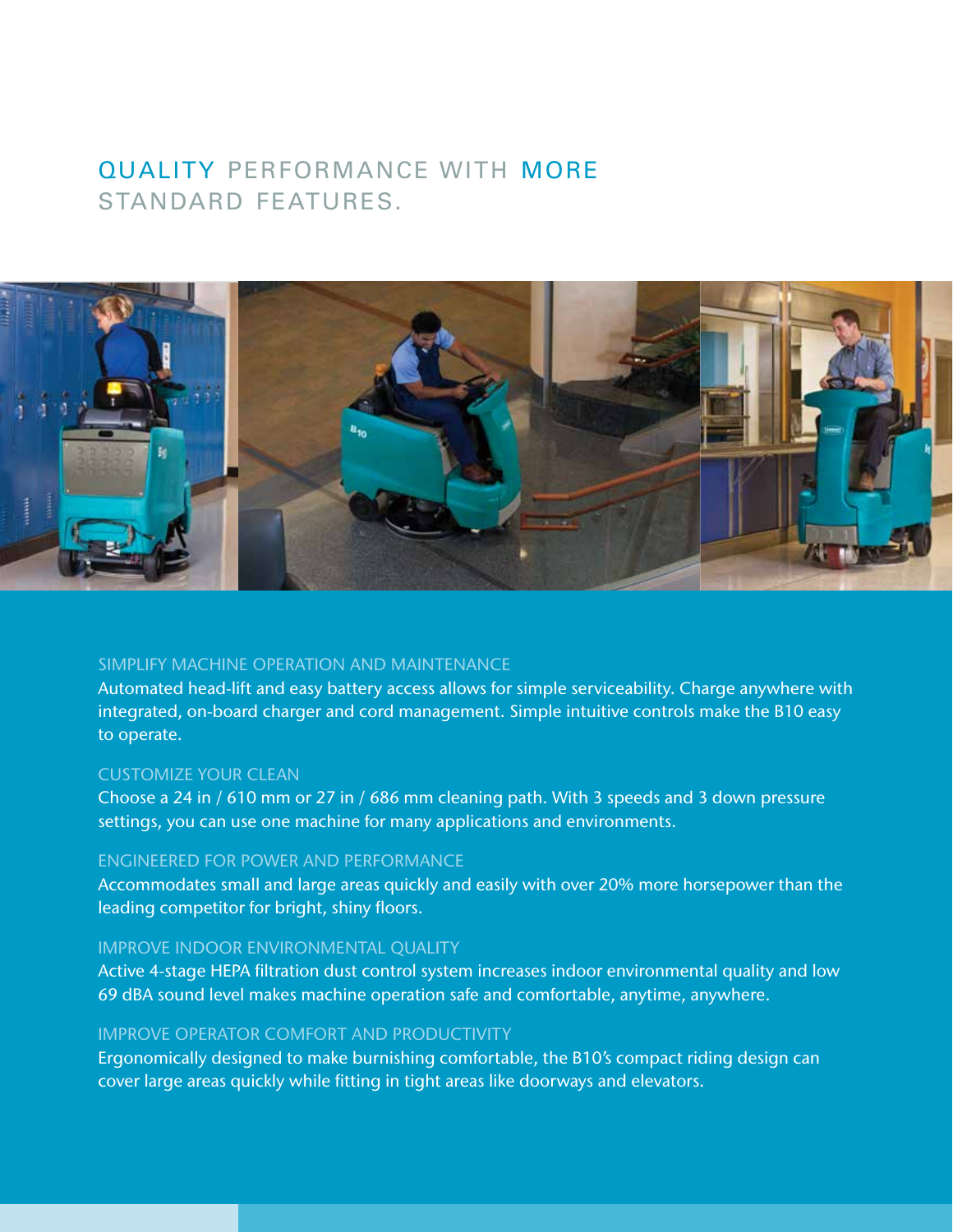# INSIDE THE B10



Simple, intuitive controls.

- **B** Automated head-lift at 18° makes changing the pad safe and easy.
- C True "Free Floating" burnisher head for more uniform burnishing across the cleaning path.
- **D** 24 in / 609.6 mm or 27 in / 685.8 mm<br>path widths help you customize your B10 to fit your needs.
- **E** Active, 4-stage HEPA Dust Control<br>
comes standard to help improve IEQ.
- **F** Easy battery access for simplified maintenance and serviceability.
- G Integrated on-board charger with cord management.

# CLEANING INNOVATIONS

### QA Controls™ System

Lock-in consistent, repeatable cleaning results with exclusive QA Controls system. The "supervisor lock-out" simplifies operator experience and helps ensure a uniform speed and down pressure each time.



### HydroLink<sup>®</sup> Battery Watering System<sup>\*</sup> (optional feature)

HydroLink's easy-to-use design requires little to no training and protects operators from the possibility of acid contact and other risks associated with open battery maintenance. Save money by decreasing maintenance needs and increasing battery life and run time.

\*HydroLink® is a registered trademark of Trojan Battery Company